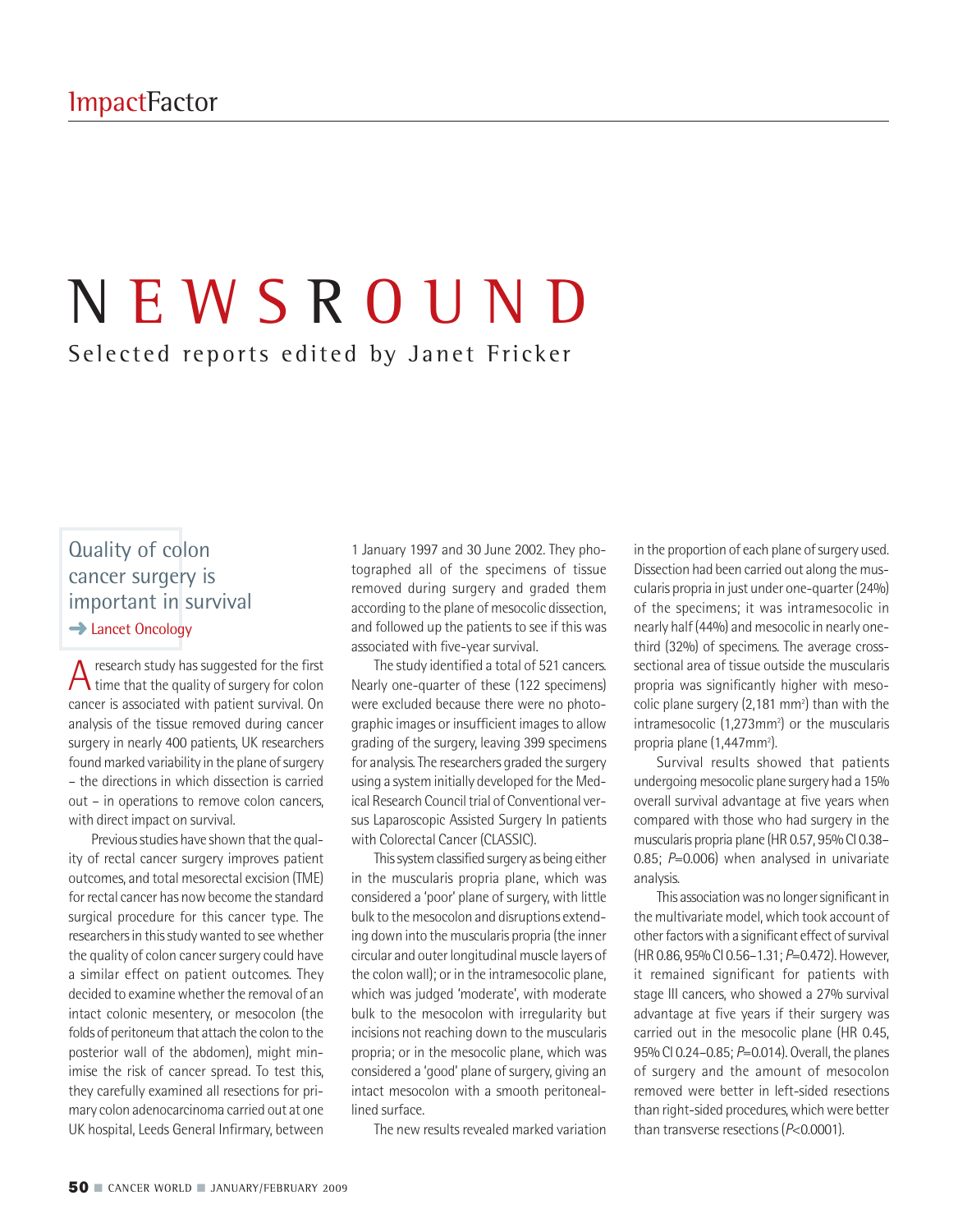The researchers, led by Nicholas West from the Leeds Institute of Molecular Medicine at the University of Leeds, said, "We have shown that good quality colon cancer surgery by use of mesocolic plane dissection removes more tissue around the tumour, which is associated with a 15% survival advantage at five years, rising to 27% in stage III disease. Improving the plane of dissection might improve survival, especially in patients with stage III disease." They added, "Our study suggests that in stage III disease, twice as many patients will be alive at five years if they are operated on in the mesocolic plane compared with the muscularis propria plane."

The research group concluded, "If this is confirmed by clinical trials, improvement of the plane of dissection might be a new costeffective method of decreasing morbidity and mortality in patients with colon cancer." The plane of dissection is one of the measures currently being evaluated in the ongoing National Cancer Research Institute FOxTROT trial (Fluoropyrimidine, Oxaliplatin and Targeted Receptor pre-Operative Therapy for colon cancer) in patients with advanced resectable colon cancer.

In an accompanying editorial, Marcel Den Dulk and Cornelis van de Velde, from Leiden University Medical Centre, in the Netherlands, considered that the findings on the quality of surgical resection in colon cancer were 'alarming'. They agreed with the study authors that, as for rectal cancer, the quality of surgery seemed to be a very important factor in the prognosis of patients with colon cancer. They suggested that standardised pathological quality assessment of resection specimens of all solid cancers should be implemented in all new oncological trials and in daily clinical practice to provide feedback to surgeons to continuously improve the number of radical resections in the future.

■ Pathology grading of colon cancer surgical resection and its association with survival: a retrospective observational study. NP West, EJ Morris, O Rotimi et al. *Lancet Oncol* September 2008, 9:857–865

■ Time to focus on the quality of colon-cancer surgery. M Den Dulk and CJH van de Velde. *ibid* pp815–817

# Genetic 'signature' in healthy liver cells predicts cancer recurrence **→** New Engl J Med

Researchers have found <sup>a</sup> gene 'signature' – a specific set of genes – in the healthy, non-cancerous cells in the liver of people who have had liver cancer, which is associated with better chances of survival. A second gene signature has been found that is associated with late cancer recurrence.The findings emanate from an international study that has shown for the first time that tissue samples preserved by traditional methods can be used for genetic analysis.

The researchers analysed the genetic profiles of liver samples from 307 people with liver cancer who had taken part in clinical studies in four countries - Japan, the US, Italy and Spain. The liver samples had been preserved using traditional methods of fixing tissue with formalin and embedding in paraffin, rather than being frozen. Some had been stored for more than 24 years.

Current methods of genome-wide expression profiling require frozen tissue for analysis.This has – until now – limited efforts to study the genetic profile of liver cancer cells, because tissue banks from most clinical trials have collected formalin-fixed, paraffin-embedded specimens.

The researchers used a new method for gene profiling that was able to reconstruct the thousands of genes that are cut into tiny pieces when tissue samples are treated with a chemical fixative and stored in wax. They used DNA microarrays (DNA chips) to analyse the gene expression simultaneously of 6,000 genes across the human genome, and found it was successful in 90% of the specimens.

When they used the gene profiling technique to look at the tissue samples from people with liver cancer, they were surprised to find that the genetic profile of the tumour tissue was not predictive of outcome, survival or late recurrence (defined as a further tumour occurring more than two years after the first cancer).

However, when they analysed apparently normal liver tissue samples surrounding the patients' tumours, they found a gene signature of 186 genes that was highly correlated with survival ( $P=0.04$ ).

This 'good prognosis' signature contained genes associated with normal liver function, including genes coding for plasma proteins and for several drug-metabolising enzymes. In contrast, the 'poor prognosis' signature - found in patients at higher risk of liver cancer recurrence – contained gene sets associated with inflammation, including those related to interferon signalling, activation of nuclear factor-κB, and signalling by tumour necrosis factor  $\alpha$  (TNF $\alpha$ ).

The findings fit with the 'field defect' theory, in which researchers have previously suggested that factors in the entire liver may predispose a person to liver cancer. There may be genetic abnormalities in liver tissue that appears normal, which could give rise to new tumours after an initial tumour has been removed.

The lead author of the study, Yujin Hoshida. from the Broad Institute of MIT (Massachusetts Institute of Technology) and Harvard University, Cambridge, USA, said, "These findings indicate that we might be able to identify patients at high risk of recurrence and target those patients to prevent it." Although the treatment of hepatocellular carcinoma is evolving, hepatic resection remains the treatment of choice formost patients. Resection is associated with a five-year survival rate of 50%, but the recurrence rate remains 70%. For most patients, resection is not a cure.

Hoshida added, "The fact that the predictive information comes not from the tumour but from surrounding tissue could offerimportant insights into the mechanism of liver cancer."

In an editorial accompanying the report of the results, Morris Sherman, from the University of Toronto, Canada, agreed that the new findings added to the understanding of the development of liver cancer. "The research has opened the door to identifying the relevant gene expression in the pathogenesis of hepatocellular carcinoma as it evolves from non-tumourous liver. as well as initiating research into a molecular method for determining more preciselywho is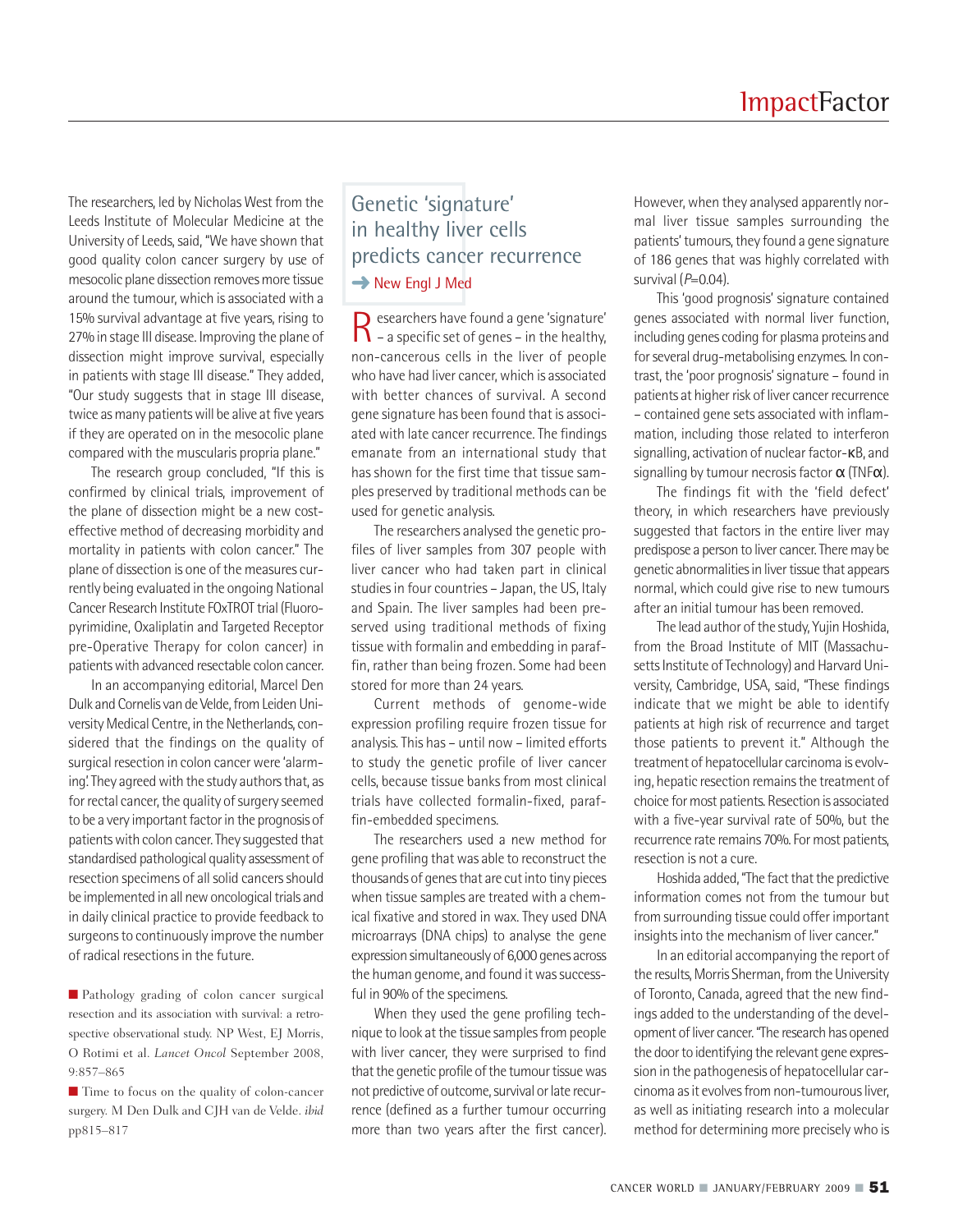at risk for the development of hepatocellular carcinoma." He added that these findings "bring the possibility of individualised therapy for hepatocellular carcinoma one step closer."

The researchers suggested that, in future research, the new gene profiling technique could potentially be used in any type of cancer. "We don't know whether there will be a recurrence signature in the non-tumour tissue of breast cancer. But it is now possible to explore that possibility."

■ Gene expression in fixed tissues and outcome in hepatocellular carcinoma. Y Hoshida, A Villanueva, M Kobayashi et al. *New Engl J Med* 6 November 2008, 359:1995–2004

■ Recurrence of hepatocellular carcinoma. M Sherman. *ibid* pp2045–2047

# Fatigue in patients with early cancer **→ British Journal of Cancer**

Between 14% and 28% of cancer patients<br>
Bexperience severe fatigue prior to starting treatment, a Dutch study has found.

Fatigue is recognised as a common symptom during cancer treatment, occurring in 25%–99% of patients according to different studies. Generally, symptoms of fatigue are thought to arise as a consequence of both the cancer itself and the treatments patients receive. Psychological distress, including depression, anxiety and poor sleep quality, has also been shown to be related to fatigue.

In the current study, Martine Goedendorp and colleagues, from the Expert Centre Chronic Fatigue in Nijmegen, the Netherlands, set out to investigate the prevalence of severe fatigue immediately after diagnosis, and prior to initiation of treatment. Altogether 179 patients with a range of malignancies (including 109 with breast cancer, 57 with prostate cancer and 76 with other cancers) were assessed between November 2005 and August 2007, prior to starting treatment with curative intent. Studies undertaken included the Checklist Indi-

vidual Strength, Sickness Impact Profile, Beck Depression Inventory for Primary Care, SymptomChecklist-90, and six numeric rating scales to measure fatigue, pain and physical activity. Finally, to test which factors contributed to severe fatigue, a logistic regression analysiswas undertaken.

Overall results show 23.5% of cancer patients were severely fatigued, but that this percentage varied according to the diagnosis. The presence of severe fatigue was lowest in patients with prostate cancer (14%), higher in those with breast cancer (20%) and gastrointestinal cancer (28%) and highest in patients with other cancers (33.3%).

Four factors were found to influence severe fatigue prior to cancer treatment: more fatigue one year prior to diagnosis, evaluated retrospectively (*P*=0.005), lower current physical activity (*P*=0.013), more depressive mood (*P*=0.014) and impaired sleep and rest during day and night (*P*=0.045).

"Thisstudy showed that a large number of cancer patients already experience severe fatigue before initiation of cancer treatment. One might expect that the course of fatigue during and after cancer treatment could be different for patients with severe fatigue or patients without severe fatigue before cancer treatment," write the researchers, adding that a major topic for further research is whether patients with severe fatigue prior to cancer treatment should receive early fatigue intervention.

Limitations of the study, say the authors, are that the reliance on cross-sectional data makes it difficult to draw conclusions about causality between fatigue and the related factors – impaired sleep and rest, depressive mood and physical activity. Furthermore, asking people to estimate their level of physical activity has limitations, with studies showing lack of correspondence between self-reported physical activity and objective physical activity.

■ Severe fatigue and related factors in cancer patients before the initiation of treatment. MM Goedendorp, MFM Gielissen, CAH Verhagen et al. *Br J Cancer* 28 October 2008, 99:1408–1414

### Hot flushes: a good omen in breast cancer **→ Lancet Oncology**

T he appearance of new vasomotor or joint symptoms in the first three months of treatment for breast cancer indicates a greater response to endocrine therapy (both tamoxifen and anastrozole) in comparison to women who do not experience these side-effects, according to a Cancer Research UK study.

Vasomotor symptoms, such as hot flushes, night sweats and cold sweats, are common side-effects of endocrine treatment inwomen with early breast cancer. Treatment with aromatase inhibitors also increases the incidence of arthralgia and other joint symptoms. Both side-effects are known to be related to decreases in oestrogen concentration.

In the retrospective analysis, Jack Cuzick and colleagues from the Cancer Research UK Centre for Epidemiology, Mathematics and Statistics, in London, set out to investigate whether women with hormone-receptorpositive tumours who reported vasomotor or joint symptoms at their first three-month follow-up visit in the ATAC (Arimidex, Tamoxifen, Alone or in Combination) trial showed any differences in recurrence compared to women who did not report these symptoms.

Results showed that the 37.5% of those who reported vasomotor symptoms at the three-month follow-up visit (1,486 out of 3,964) had a lower breast cancer recurrence rate after nine years (18%) compared to women who did not report new vasomotor symptoms(23%; HR 0.84, 95% CI 0.71–1.00; *P*=0.04). Furthermore, the women who reported new joint symptoms at the threemonth visit (31.4% of the sample) had a 14% rate of cancer recurrence, compared to 23% for those women who did not report such symptoms (HR 0.60, 95%CI 0.50–0.72, *P*<0.0001). Overall, patients with and without these symptoms who received anastrozole had lower recurrence rates than those who received tamoxifen.

"This analysis supports an inverse associ-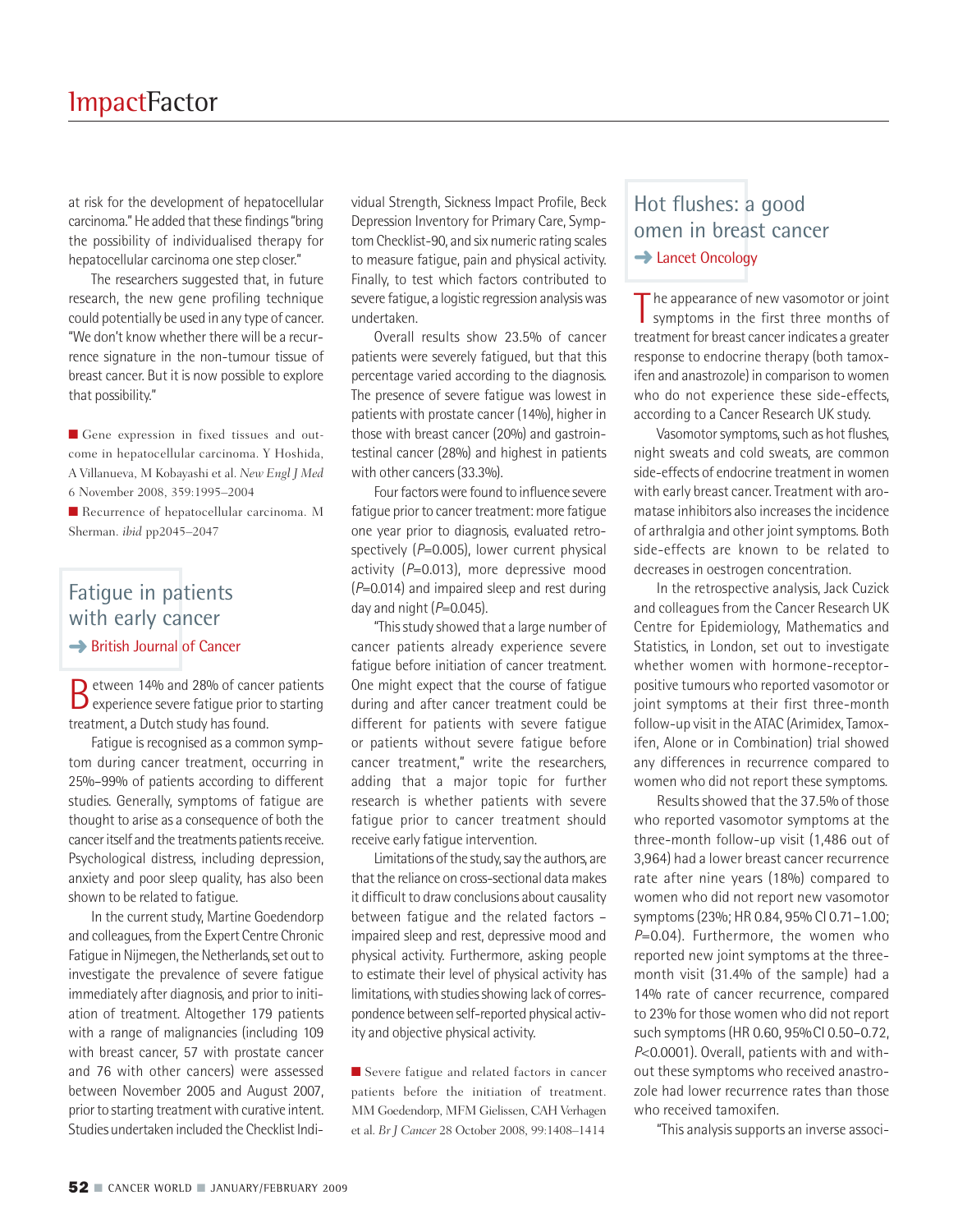ation between the occurrence of vasomotor symptoms and breast cancer recurrence previously reported for tamoxifen, and extends this association to the aromatase inhibitor anastrozole and also to the presence of joint symptoms," write the authors, who add that the results have important implications for communication between healthcare professionals and patients.

"Several reports have documented poor adherence to long-term endocrine therapy, and an appreciation that endocrine symptoms indicate a stronger treatment effect should help to encourage better symptomatic management and improve adherence for women receiving endocrine treatment."

The findings also raise questions about the effect drugs aimed at easing endocrine symptoms might have on the efficacy of endocrine treatment if they target the same mechanism of action.

**■** Treatment-emergent endocrine symptoms and the risk of breast cancer recurrence: a retrospective analysis of the ATAC trial. J Cuzick, I Sestak and D Cella. *Lancet Oncology*, published online 30 October 2008, doi:10.1016/S1470-2045(08)70259-6

# New era for tailored kidney cancer treatment **→** Cancer

A study from the University of California,<br>Los Angeles (UCLA), is being heralded as laying the foundations for personalised kidney cancer therapy and ending the treatment era of 'one size fits all'.

Arie Belldegrun and colleagues, from the UCLA Jonsson Comprehensive Cancer Center, believe that their results show that patients with low-risk, localised renal cell carcinoma (RCC) can be treated with surgery alone, and still expect excellent outcomes, sparing them side-effects from radiation or immunotherapy.

Patients with high-risk localised kidney cancer, however, should consider additional therapy. In contrast, in metastatic disease, patients with low-risk cancer should get aggressive treatment because they stand a good chance of success, while high-risk patients are less likely to experience benefit.

The UCLA research was inspired by rapidly evolving treatment paradigms for RCC. Improvements in imaging have given rise to increased use of partial nephrectomy or minimally invasive or ablative treatments, while the US regulators, the FDA, recently approved three targeted agents (sorafenib, sunitinib and temsirolimus). "The field of kidney cancer is undergoing dramatic changes, and it is as yet still unclear how these changes are affecting patient outcome," write the authors, adding that no phase III trials have evaluated new targeted agents against interleukin-2 (previously the only FDA-approved drug for metastatic RCC) or compared resection and ablation.

"It isimperative to evaluate the efficacy of new treatments in relation to an established benchmark," write the authors.

To this end, Belldegrun and colleagues undertook a comprehensive analysis of 1,632 patients treated at the UCLA for RCC between 1989 and 2006, with treatments including radical surgical resection and aggressive use of immunotherapy. The investigators analysed patient outcomes in relation to an integrated staging system developed by the UCLA. The staging system combines ECOG PS,TNM stage and Fuhrman grade to stratify patients into six groups based on risk of death from RCC.

Results show that patients with localised cancer identified as low risk have an expected five-year survival rate of 97%, while their 10year survival rate is 92%. Patients with localised disease of intermediate risk have a five-year survival rate of 81% and a 10-year survival rate of 61%. Patients at high risk, however, have a five-year survival rate of 62% and a 10-year survival of 41%.

For patients with metastatic disease, the five-year survival rate for low-risk patients is 41%, compared to 3% for intermediate groups and 18% for high-risk groups. The 10-year survival was 7%, 8% and 0% respectively.

The authors hope their results will serve as a benchmark to compare the results of emerging medical and surgical treatments. "For advanced disease, newer targeted and potentially less-toxic treatments should be at least as effective as those achieved with aggressive surgical resection and immunotherapy," they conclude.

In a press release, Belldegrun commented that this was the most important work that the Kidney Cancer Program at UCLA has undertaken. "We outline the foundation for personalized kidney cancer therapy. We have shown that not all kidney cancer patients are the same, not all localized kidney cancers are the same, and not all metastatic kidney cancers are the same," he said. "Our paper identifies very precisely, which patients should get which therapies."

Although the single institutional study might be viewed as a limitation, the authors say it can also be seen as a strength, since the clinicians involved followed a consistent therapeutic approach of aggressive surgical resection and immunotherapy.

■ Cancer-specific survival outcomes among patients treated during the cytokine era of kidney cancer (1989–2005): a benchmark for emerging targeted cancer therapies. AS Belldegrun, T Klatte, B Shuch et al. *Cancer* 1 November 2008, 113:2457–2463

# Benefits of exercise defined in breast cancer **→** Breast Cancer Research

Vigorous exercise protects women against breast cancer after menopause, but only if they are of normal weight, a US study has found. No associations, however, were found between non-vigorous activity and breast cancer or between vigorous activity and breast cancer among women who were overweight or obese.